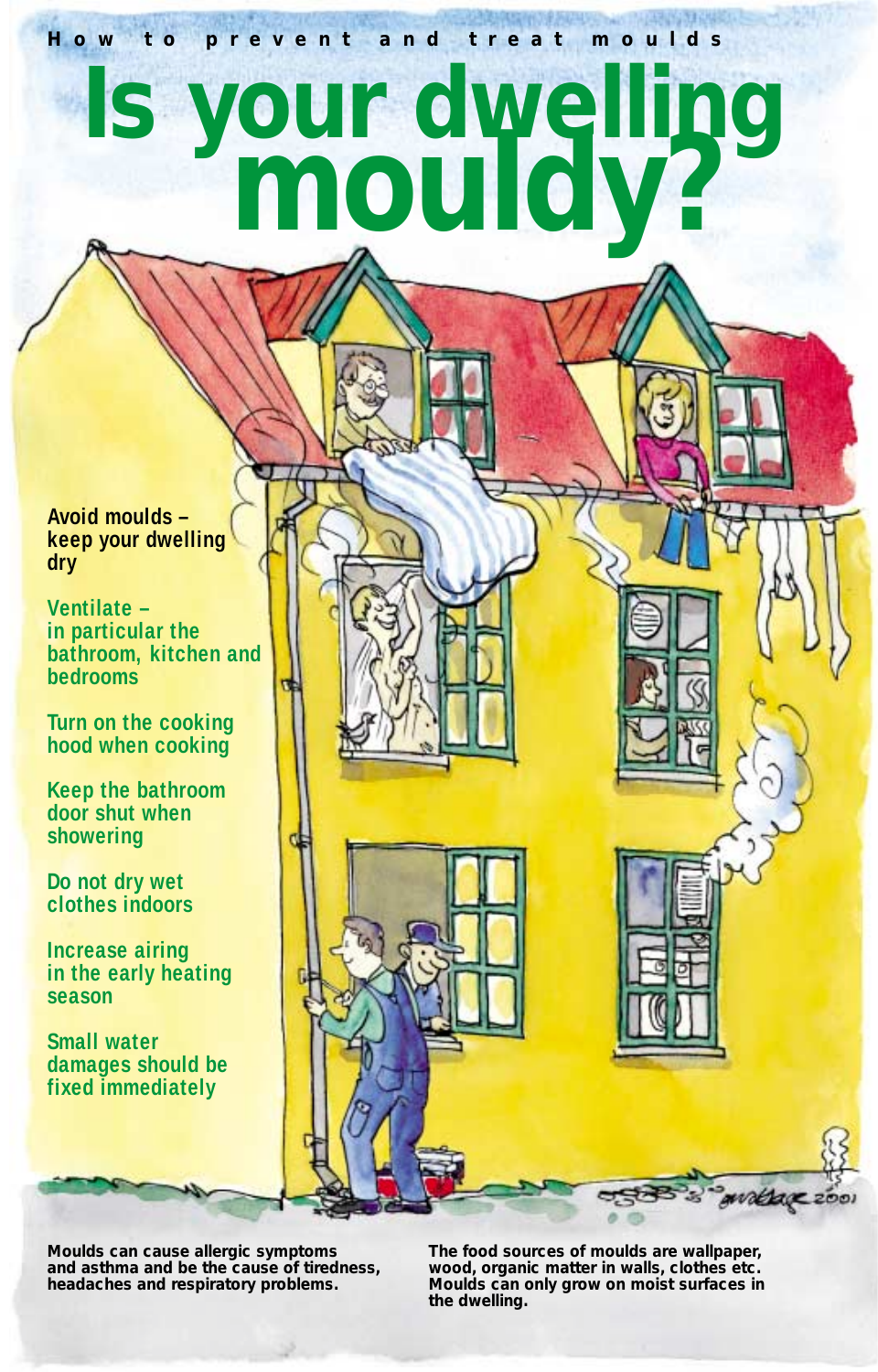# Do you have mould growth in your flat?



#### Looking for mould growth

Mould growth shows as green, black, brown or white spots or as a stain, that often feels like velvet to touch. Check for mould growth on floors, walls and ceilings. Look thoroughly in the corners of the shower, around windows and by the radiator.



# Is there a mouldy smell?

Mould growth can also occur in hidden places, where it can be difficult to detect. For example, inside walls or behind wallpaper.

Use your sense of smell to check for moulds when entering your flat. Do the cupboards smell or the areas around plugs and skirting boards or places where the pipes come through the floor or walls. Ask other people, if your flat or clothes have a mouldy smell.



#### Check behind the furniture and loose wallpaper

Pull loose wallpaper aside. Feel if the wallpaper is moist and check the walls for mould growth. Check if there is moulds behind shelves, cupboards, notice boards and other furniture that lean against a cold exterior wall. Mould growth can also occur on the bathroom wall or in the area around the kitchen drain.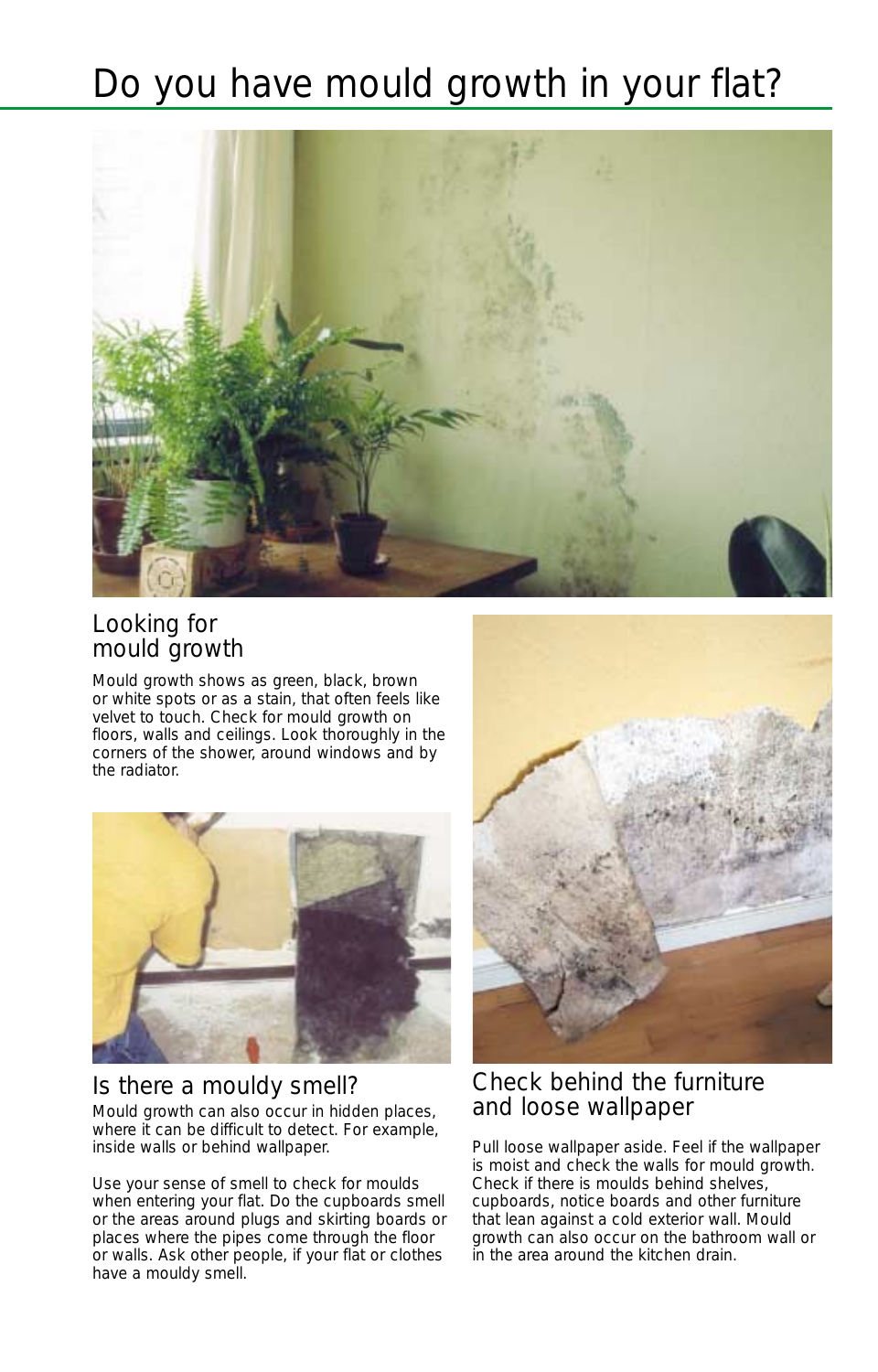# How to get rid of moulds



## Use bleach or Rodalon

Moulds can be removed from floors, walls and ceilings by cleaning the surfaces with anti-mould disinfectants such as bleach and Rodalon. Let the disinfectant work for approximately 20 minutes. Wash it off and leave the place to dry completely. Be aware of the fact that bleach can remove the colour from coloured surfaces and that such disinfectants should not be used for daily cleaning.

Wallpaper, plasterboards and similar materials, which cannot be disinfected and which are seriously damaged by mould growth, must be replaced. Contact the caretaker, so the moulds can be removed.



#### Look for leaks and water damage

Check for leaks by the kitchen drain, bathroom outflow, and floor outlets in the shower or by the sink. Moreover, check if the water runs towards the outlet in the bathroom floor. If the water runs the wrong way and stays along the walls, the moisture can be absorbed in the walls and become a base for mould growth.



## Check the exhausts

It is important that the exhaust works all the time. Test the mechanical ventilating system in the bathroom with a piece of paper in order to check if it is powerful enough to keep the paper from falling. Test the cooking hood to see if it removes the steam when you cook (pasta etc). Clean any blocked air outlets.

If you have a tumbler it should be connected to a suction tube, as it will otherwise blow moist air directly into the room. It is important that the tumbler has its own suction tube as the ordinary ventilation system can easily become blocked with fluff from clothes. An alternative is a condensing dryer, which does not need this.



# Contact the caretaker

If you suspect water damage due to leaking pipes, a leaky roof, leaking gutters or moisture penetrating for example through the exterior walls, contact your caretaker or the housing association. This is also the case, if the ventilation system does not work.

#### Consult a doctor

If moulds have been found in your dwelling and a family member suffers from unaccountable tiredness, headache, respiratory problems or allergic symptoms such as a runny nose or eye irritation, you should consult a doctor. Tell your doctor that the problems may be caused by the moulds in your house.